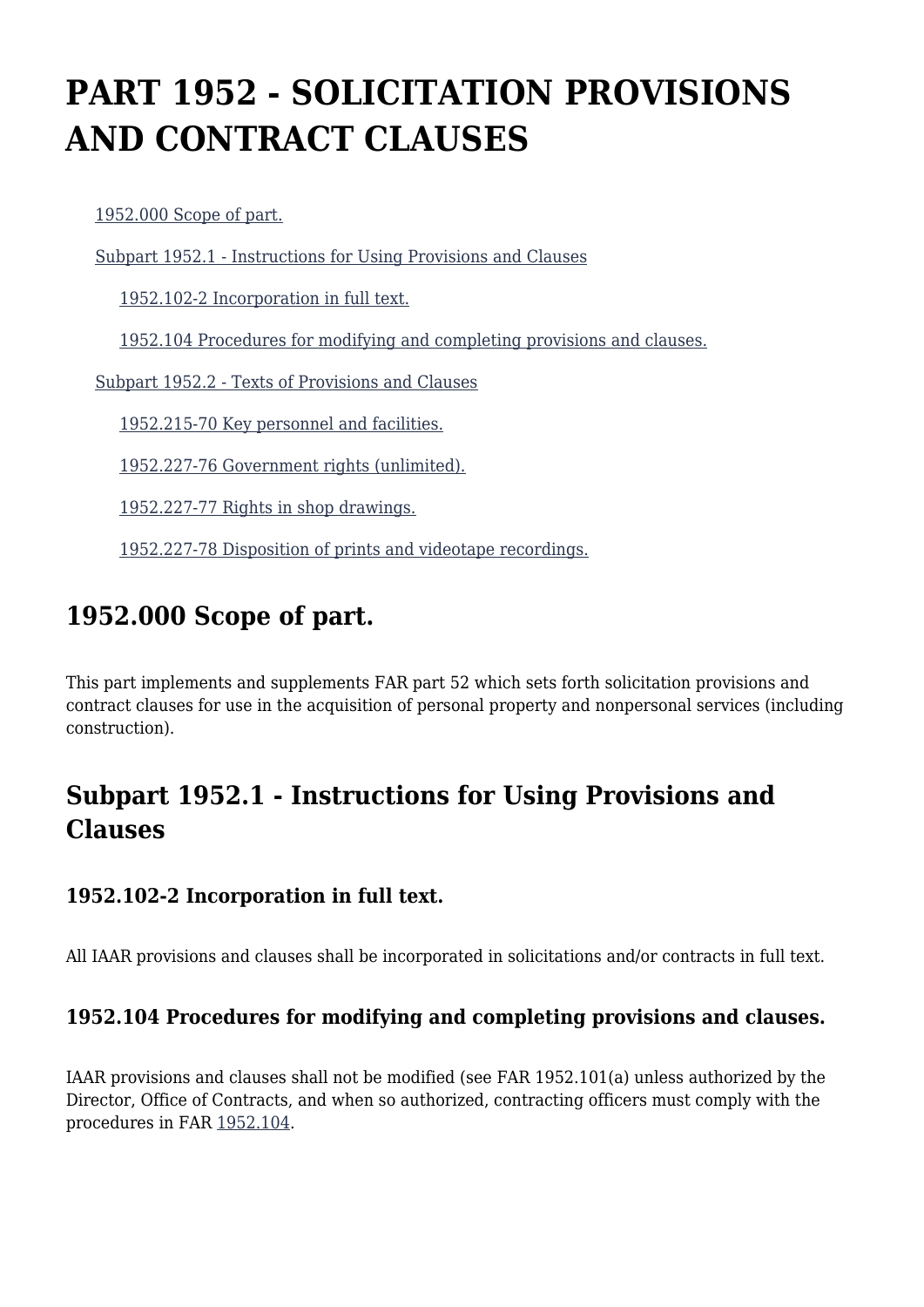### **Subpart 1952.2 - Texts of Provisions and Clauses**

### **1952.215-70 Key personnel and facilities.**

As prescribed in [1915.106-70](https://www.acquisition.gov/%5Brp:link:iaar-part-1915%5D#Section_1915_106_70_T48_605279112) insert the following clause in appropriate contracts:

Key Personnel and Facilities (FEB 1985)

The personnel and/or facilities listed below (or as specified in the Schedule of this contract) are considered essential to the work being performed hereunder. Prior to removing, replacing, or diverting any of the specified individuals or facilities, the Contractor shall notify the Contracting Officer reasonably in advance and shall submit justification (including proposed substitutions) in sufficient detail to permit evaluation of the impact on this contract. No diversion shall be made by the Contractor without the written consent of the Contracting Officer; provided, that the Contracting Officer may ratify in writing the change and such ratification shall constitute the consent of the Contracting Officer required by this clause. The personnel and/or facilities listed below (or as specified in the Schedule of this contract) may, with the consent of the contracting parties, be amended from time to time during the course of the contract to either add or delete personnel and/or facilities, as appropriate.

(End of clause)

### **1952.227-76 Government rights (unlimited).**

As prescribed in 1927.405(g), insert the following clause:

Government Rights (Unlimited) (FEB 1985)

The Government shall have unlimited rights, in all drawings, designs, specifications, notes and other works developed in the performance of this contract, including the right to use same on any other Government design or construction without additional compensation to the Contractor. The Contractor hereby grants to the government a paid-up license throughout the world to all such works to which he may assert or establish any claim under design patent or copyrights laws. The Contractor for a period of three years after completion of the project agrees to furnish the original or copies of all such works on the request of the Contracting Officer.

(End of clause)

#### **1952.227-77 Rights in shop drawings.**

As prescribed in 1927.405(h), insert the following clause:

Rights in Shop Drawings (FEB 1985)

(a) Shop drawings for construction means drawings, submitted to the Government by the Construction Contractor, subcontractor or any lower tier subcontractor pursuant to a construction contract, showing in detail (i) the proposed fabrication and assembly of structural elements and (ii) the installation (i.e., form, fit, and attachment details) of materials or equipment. The Government